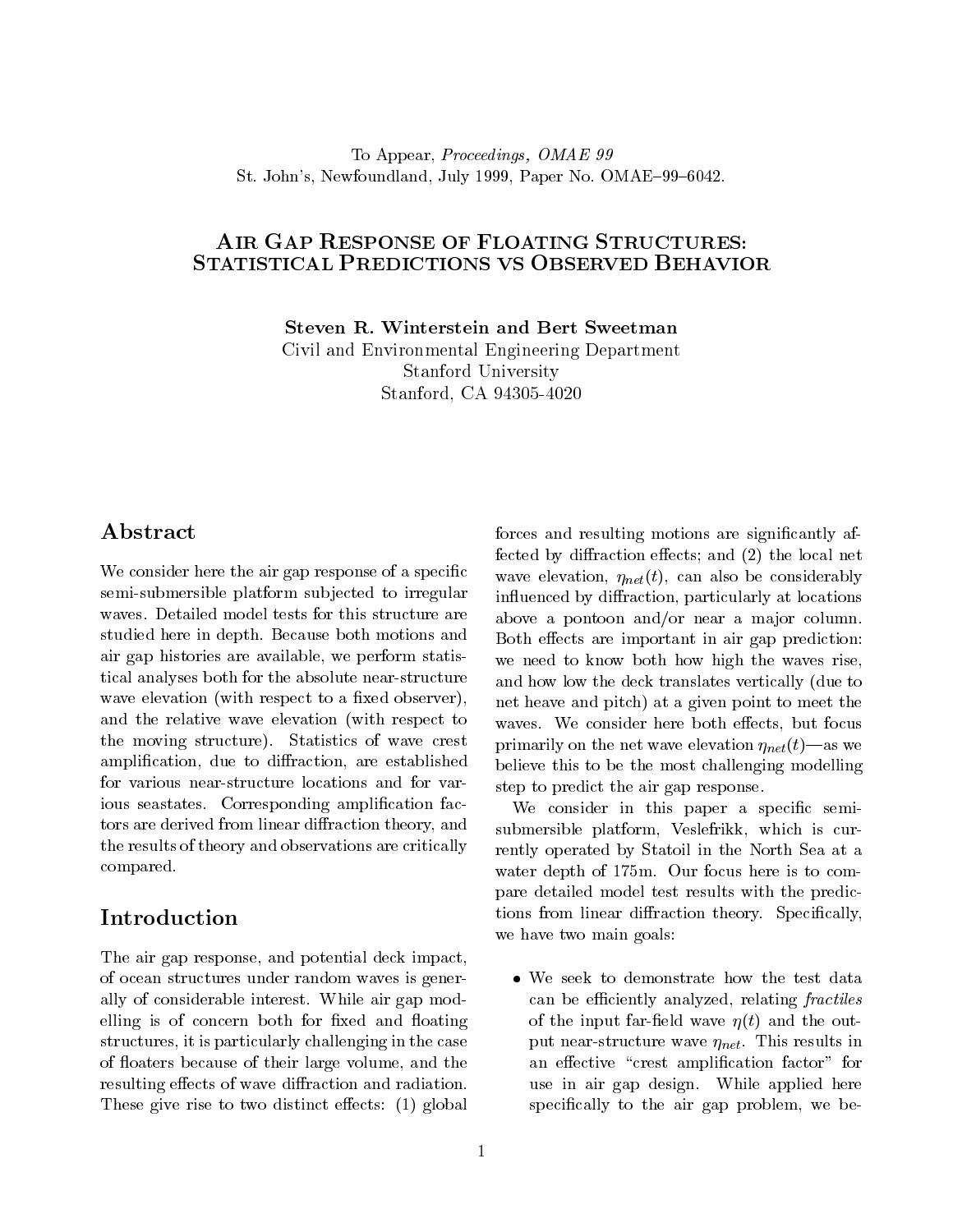lieve such a fractile-based approach can be useful in calibrating design wave procedures in a wide range of applications.

 $\bullet$  We seek to test the adequacy of linear diffraction analysis. We recognize here that ocean waves are inherently nonlinear, and that this nonlinearity cannot be ignored in predicting statistics of extreme crests. The hypothesis to be tested here, however, is that the main source of nonlinearity lies in the input incident waves, and that the correction in wave crest amplitude due to diffraction can be well-estimated by the corresponding correction predicted by linear theory.

Note that this paper describes ongoing work into the statistical analysis of the air gap problem. In conjunction with studying experimental results directly, statistical post-processing algorithms are currently under development to predict extreme air gap statistics consistent with linear and/or nonlinear diffraction analyses (e.g., Ude et al, 1995; Manuel and Winterstein, 1998).

#### Problem Definition

Our test data come from a 1:45 length-scale model of Veslefrikk, tested in the wave tank at Marintek under various types of irregular waves (Fokk, 1995). Figure 1 shows a plan view of the platform, together with the 9 locations for which the air gap responses have been measured asa function of time. As Figure 1 shows, all tests studied here apply long-crested waves in a diagonal direction with respect to the structure.

Table 1 summarizes the geometric properties of the platform. Tests have been run for two different draft levels:  $d=23m$  and  $d=26m$ . The cases with deeper draft conform with the original Veslefrikk operating conditions, during which wave impact with the underside of the deck was observed in the field (and reproduced in these model tests). We focus here on the observed results for the more shallow draft,  $d=23$ m.

In the model tank tests, the waves have first been imposed with the model removed, and the incident wave  $\eta(t)$  measured at location 7, where



Figure 1: Plan view of Veslefrikk platform and location of air gap probes.

| <b>Platform Particulars</b>    |                    |
|--------------------------------|--------------------|
| Length Over All $(LOA)$ :      | $107.50 \text{ m}$ |
| Longitudinal Column Spacing:   | $68.00 \;{\rm m}$  |
| Transverse Column Spacing:     | $67.00 \text{ m}$  |
| Column Length $w/o$ Sponson:   | $12.50 \text{ m}$  |
| Column Breadth:                | $12.50$ m          |
| Pontoon Breadth:               | $14.25 \text{ m}$  |
| Pontoon Height:                | $9.50 \text{ m}$   |
| Draft, D:                      | $23.00 \text{ m}$  |
| Displacement:                  | $40,692$ tonnes    |
| Airgap to Still Water Level:   | $17.50 \text{ m}$  |
| Center of Gravity (from keel): | $24.13 \text{ m}$  |
| Pitch Radius of Gyration:      | $33.76 \text{ m}$  |
| Roll Radius of Gyration:       | $34.26$ m          |
| Transverse Metacentric Height: | $2.36~\mathrm{m}$  |
| Water Depth:                   | $175.00 \text{ m}$ |

Table 1: Characteristics of Veslefrikk platform.

#### Direction of Incident Waves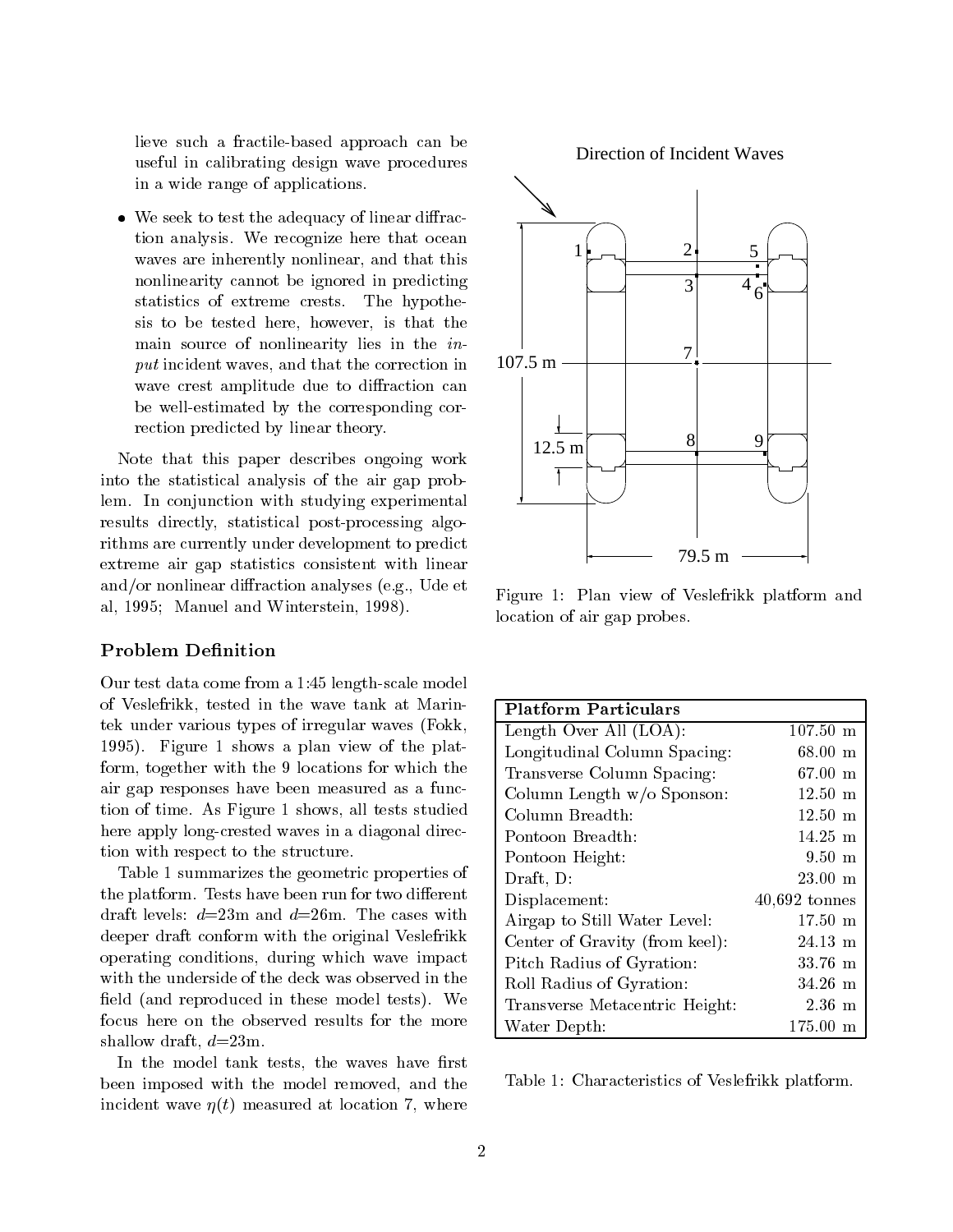| $H_S$  m | $T_P$ $s$ |     | Number of    |  |
|----------|-----------|-----|--------------|--|
|          |           |     | 3-hour tests |  |
| 12.0     | 11.5      | 4.0 |              |  |
| 14.0     | 13.5      | 3.0 |              |  |
| 15.5     | 16.5      | 20  |              |  |

Table 2: Seastate parameters for which model tests were conducted.

the platform is tobe centered. Following common practice,  $\eta(t)$  histories have been generated from a stationary random process model, applied over a fixed "seastate" duration of  $T_{ss}=3$  hours. Its spectral density function,  $S_n(f)$ , is described by three basic parameters: (1) the significant wave height  $H_S=4\sigma_\eta$ , which determines the total spectral power; (2) the peak spectral period  $T_P$ , at whose corresponding frequency  $f_P = 1/T_P$  the spectrum is maximized, and (3) the peakedness factor  $\gamma$ , which determines precisely how narrow (peaked) the spectrum  $S_n(f)$  is near  $f_p$ . Three different test conditions were performed for the  $d=23m$  draft; Table 2 describes the  $H<sub>S</sub>$ ,  $T<sub>P</sub>$ , and  $\gamma$  values for each of these three test conditions.

#### Relating Wave Elevation to Air Gap

As noted above, it is useful to first consider the net wave elevation,  $\eta_{net}$ , with respect to a fixed origin. The next logical step is to consider the *relative* wave elevation  $r(t)$  measured with respect to the moving structure (e.g., that would be measured by a wavestaff attached to the structure):

$$
r(t) = \eta_{net}(t) - \delta(t) \tag{1}
$$

Here  $\delta(t)$  denotes the net vertical displacement at the field point of interest, which in turn is generally a mixture of the form

$$
\delta(t) = \xi_3(t) + y \cdot \xi_4(t) - x \cdot \xi_5(t) \tag{2}
$$

in terms of the rigid-body motions  $\xi_3$ ,  $\xi_4$ , and  $\xi_5$  in heave, roll, and pitch, and the field-point location  $(x, y)$  of interest. Finally, the available air gap  $a(t)$  is the difference between the still-water air gap,  $a_0$ , and the relative wave  $r(t)$ :

$$
a(t) = a_0 - r(t) \tag{3}
$$

In the following we shall focus mainly on  $\eta_{net}(t)$ , which is likely the most challenging quantity to model, and then on the relative wave elevation  $r(t)$ —and hence, by implication, the air gap response  $a(t)$ . Note, however, that we infer these quantities from measurements in the inverse order; that is, air gap probes directly measure  $a(t)$ , from which we use Eq. 3 to infer  $r(t)$ , and Eqs. 1-2 to infer  $\delta(t)$  and hence  $\eta_{net}(t)$ . (The test results include measurements of the motions  $\xi_i$  in all 6 degrees of freedom.)

# Crest Amplication from Data Analysis

In a design wave approach, it is common to consider the consequence of a single incident wave cycle, with critical values of amplitude and associated period and profile. The resulting critical response level during this cycle is then taken as the basis for design procedures, generally with appropriate load factors (e.g., API, 1993). We consider here the use of a similar cycle-by-cycle analysis to predict extreme values of the net wave  $\eta_{net}$ , and also of the relative wave  $r(t)$  with respect to the structure.

### Cycle-by-Cycle Results from Concurrent Data

In establishing appropriate calibration factors for a design wave approach, it is common to seek a relationship between the input and output amplitude in *concurrent* cycles. Specifically, from the input wave process  $\eta(t)$  we define "cycles" as periods separated by successive upcrossings of the mean level  $m_{\eta} = 0$ . The input wave amplitudes  $X_1$  ...  $X_N$  are then the peak (crest) amplitudes for each cycle of  $\eta(t)$ , and the response amplitudes  $Y_1 \ldots Y_N$  are the corresponding maximum values of the response (here,  $\eta_{net}$ ) occurring during each of the <sup>N</sup> input wave cycles.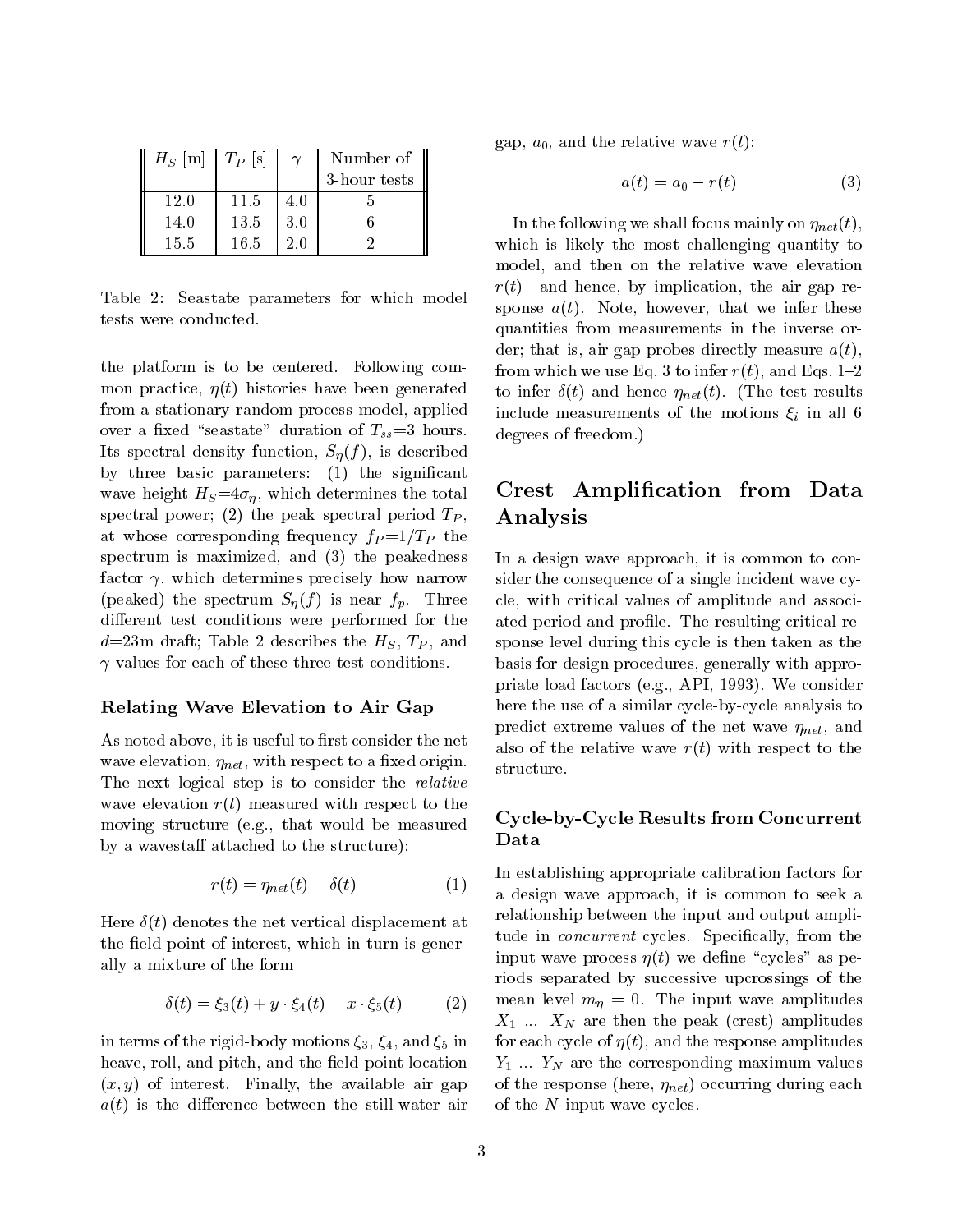One may then seek to use linear regression to relate the amplitudes  $X_i$  and  $Y_i$  of the input and output wave:

$$
Y_i = a_c + b_c X_i + \epsilon \tag{4}
$$

The subscript " $c$ " is used here to indicate that one is trying to predict the output wave amplitude  $Y_i$ as a function of the concurrent input amplitude  $X_i$  in the same cycle. Regression estimates then yield the parameter estimates

$$
b_c = \rho \frac{\sigma_Y}{\sigma_X}; \quad a_c = m_Y - b_c m_X; \quad \sigma_\epsilon^2 = (1 - \rho^2) \sigma_Y^2
$$

in terms of the estimated (sample) means  $m_X$  and  $m_Y$  of X and Y, the corresponding variances  $\sigma_X^2$ and  $\sigma_Y^2$ , and the correlation coefficient  $\rho$  between  $b' = dY$  $X$  and  $Y$ .

To illustrate, we focus first on the seastate with parameters  $H_S = 14.0$ m,  $T_P = 13.5$ s, for which most data are available (T  $\sim$  3 tests: 18hrs-18hrs-18hrs-18hrs-18hrs-18hrs-18hrs-18hrs-18hrs-18hrs-18hrs-18hrs-18 catenating these tests yields a total of  $N=5422$ input wave cycles. Figures  $2-4$  show the resulting  $N=5422$   $(X_i, Y_i)$  data corresponding to output waves  $\eta_{net}$  at locations 7, 5, and 1 respectively. (The input waves are the same, hence only the  $Y_i$ values differ in these figures.) Recall from Figure 1 that location 7 corresponds to the platform center, while locations 1 and 5 are just in front of major columns. As may be expected, the near-column locations show somewhat larger maximum crest levels:  $Y_{max}$  is roughly 20m at location 5 and 25m at location 1, compared with an input maximum  $X_{max}$  of roughly 18m.

To characterize this amplication statistically, Figures 2-4 also show the mean trend  $a_c + b_c X_i$ from linear regression. (The other lines shown, which predict fractiles of y, will be explained later in connection with Figures  $5-7$ .) Note the following difficulties with using the regression trend only:

 $\bullet$  Because the mean trend line neglects the effect of the  $\epsilon$  term in Eq. 4, it will generally underestimate the marginal variability of  $Y$ . Indeed, in the limit as  $\rho \rightarrow 0$ , we will generally find a horizontal trend  $(b_c \rightarrow 0)$  regardless of how high the marginal variability  $\sigma_Y$  becomes with respect to  $\sigma_X$ . As a result, we often find here that  $b_c < 1$ , despite the fact that extreme <sup>Y</sup> values are generally larger than corresponding  $X$  values. (For convenience of visual comparison, note that all figures have identical X and Y scales; hence a "neutral" slope  $b=1$ would connect the lower-left and upper-right vertices of the figure window.) Note especially the results for location 1 (Figure 4): the regression slope is found to be only  $b_c=0.66$ , despite the fact that extreme <sup>Y</sup> outcomes appear systematically larger than corresponding extreme <sup>X</sup> values.

 $\epsilon$  (1,  $\epsilon$  )<sup>-1</sup> arises from the goal of standard regression, which  $\zeta^{(3)}$  is to minimize errors in predicting  $Y_i$  for given  $\frac{1}{2}$  for  $\frac{1}{2}$ ,  $\frac{1}{2}$  and  $\frac{1}{2}$  for a steeper line, with slope • The relatively small slope value  $b_c$  in Eq. 5  $X_i$ . One may instead seek a best prediction of  $X_i$  $b_c = aY/aA = (1/\rho) \cdot \sigma_Y/\sigma_X$ . Inis, nowever, neglects the corresponding variability of  $X$  at given Y, thereby giving a systematically low  $dX/dY$  and hence high  $dY/dX$ .

> We may seek other, modied versions of regression analyses that produce "more reasonable" trends. Fundamentally, however, one may question the adequacy of any single trendline, when based on data as scattered as in Figure 4.We show below how such regression results can still be used in a design-wave approach, even when the data show such large cycle-to-cycle variability as in Figure 4.

### Fractile Results from Ordered and Non-Ordered Data

For design of structures against extreme waves, one is often most interested not in the response  $Y_i$ in a specified wave cycle  $i$ , but rather in the response level  $Y_p$  with a specified exceedance probability p. If we have a corresponding estimate of the input wave amplitude  $X_p$  at the same probability level, we may seek a new, deterministic linear relation between  $X_p$  and  $Y_p$  directly:

$$
Y_p = a_p + b_p X_p \tag{6}
$$

Note that the notation  $a_p$  and  $b_p$  for these coefficients is intended to denote that the resulting trend is intended to apply on a fractile-by-fractile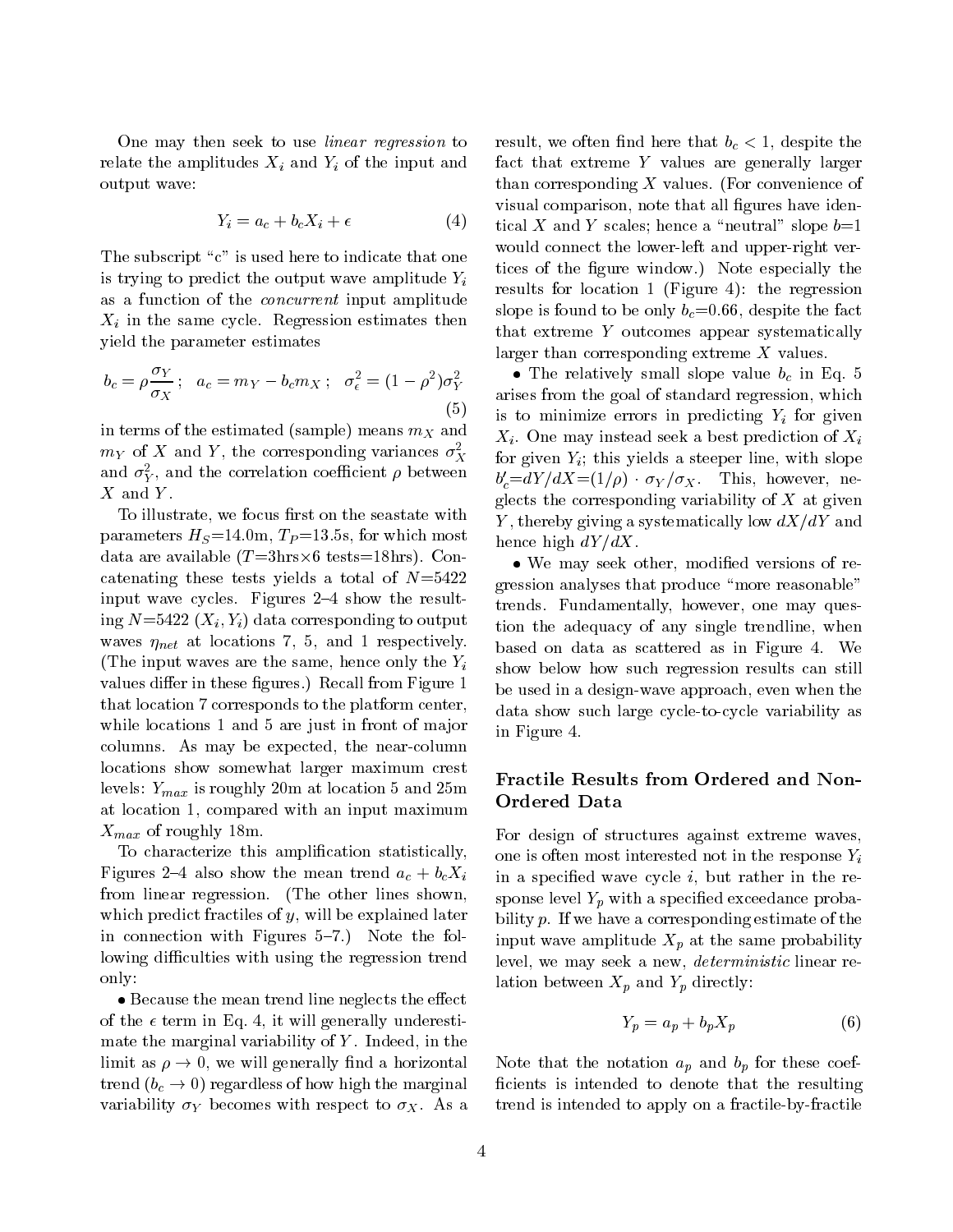basis (i.e., for given  $p$ ). In contrast,  $a_c$  and  $b_c$ have been derived from a concurrent basis (i.e., for given wave cycle i, or alternate choices of concurrent input/output "events").

We may seek to estimate the coefficients  $a_p$  in  $b_p$  in Eq. 6 directly from the re-processed data, in which  $X_p$  is plotted versus  $Y_p$ . Effectively, this amounts to reordering both the  $X_i$  and  $Y_i$  data vectors; for example, the largest  $X_i$  and  $Y_i$  value are both assigned the same fractile level  $p=1/N$ , the second largest values  $p=2/N$ , and so forth. Alternatively, we suggest here a simpler way to directly predict the parameters  $a_p$  and  $b_p$  without reordering data—which can be inferred directly from the statistics of cycle-by-cycle data. In particular, if we assume that  $X_i$  and  $Y_i$  each have marginal normal probability distributions, we may write

$$
\frac{Y_p - m_Y}{\sigma_Y} = \frac{X_p - m_X}{\sigma_X} = U_p \tag{7}
$$

in which  $U_p$  is the corresponding fractile of a *stan*dard normal distribution (e.g.,  $U_p$ =0.0 for  $p$ =0.5,  $U_p=1.0$  for  $p=0.84$ , etc.). One may rewrite Eq. 7 in the form of Eq. 6, in which the trendline parameters are simply

$$
b_p = \frac{\sigma_Y}{\sigma_X} = \frac{b_c}{\rho}; \quad a_p = m_Y - b_p m_X \qquad (8) \qquad \frac{(H_{\text{max}} - H_{\text{max}})}{\rho}
$$

Note that Eqs.  $7-8$  are not restricted to the Gaussian distribution model. They apply to any distribution that has an additive shift parameter and a multiplicative scale parameter; common examples include both the Gumbel and Gaussian distributions. For some other distributions, such as the Weibull and lognormal, this assumption should be applied to  $ln(Y)$  versus  $ln(X)$ .

Figures 5-7 show that this simple predicted fractile line, with  $b_p = \sigma_Y / \sigma_X$ , generally agrees quite well with the observed, ordered  $(X_p, Y_p)$ data. Note that this agreement holds even at location 1 (Figure 7), despite the signicantly scattered cycle-by-cycle data (Figure 4) on which it is based. This suggests that we can predict the fractile trendline from Eq. 6 without reordering the data, in one of two ways:

•  $b_p = b_c/\rho$ ; i.e., inflating the regression slope  $b_c$ by a factor of  $1/\rho$ .

 $\bullet$   $b_p = \sigma_Y / \sigma_X$ , the ratio between the standard deviations of the  $Y$  and  $X$ . This avoids the regression analysis of paired data.

Note that this fractile trendline is preserved if the roles of  $X$  and  $Y$  are interchanged; in this case  $dX/dY = \sigma_X/\sigma_Y$  and hence  $b_p = dY/dX$  remains equal to  $\sigma_Y/\sigma_X$ . Note also that like both mean regression lines (of  $Y$  given  $X$  and vice versa), the line relating  $Y_p$  to  $X_p$  from Eqs. 6 and 8 also passes through the mean pair  $(m_X, m_Y)$  from the data. At all other points Eq. 6 passes between these two regression trends, in view of its intermediate slope.

#### Results Across Field Points

The foregoing suggests that the slope  $b_p$ , from Eq. 8, serves as a useful "response amplification factor," relating input and output levels at corresponding fractiles. (Note that  $a_p$  is found to be nearly zero here; i.e., the predicted fractile lines in Figures 5–7 nearly pass through the origin.) The \OBSERVED" results in Figure 8 shows the resulting crest amplification factors,  $b_p$ , found for all field points from the two seastates with most data:  $(H_S, T_P)$  = (12,11.5) and (14,13.5). The largest observed amplification, roughly 1.4, is found at location 1 (in front of the up-wave column). Other near-column locations (4,5,6, and 9) show ampli fication factors of roughly 1.2. As might be  $ex$ pected, somewhat greater amplications generally occur for the smaller  $T_P$  case (with shorter wavelengths, hence larger relative effect of the structure). The largest amplications, however, at the near-column locations are relatively constant for the two  $T_P$  cases considered. The corresponding predicted results in Figure 8 are described below.

# Crest Amplification from Diffraction

Formally, we may split the input incident wave  $\eta(t)$  into a "linear part"  $\eta_L(t)$  and a remaining "nonlinear contribution  $\eta_{NL}(t)$ :

$$
\eta(t) = \eta_L(t) + \eta_{NL}(t) \tag{9}
$$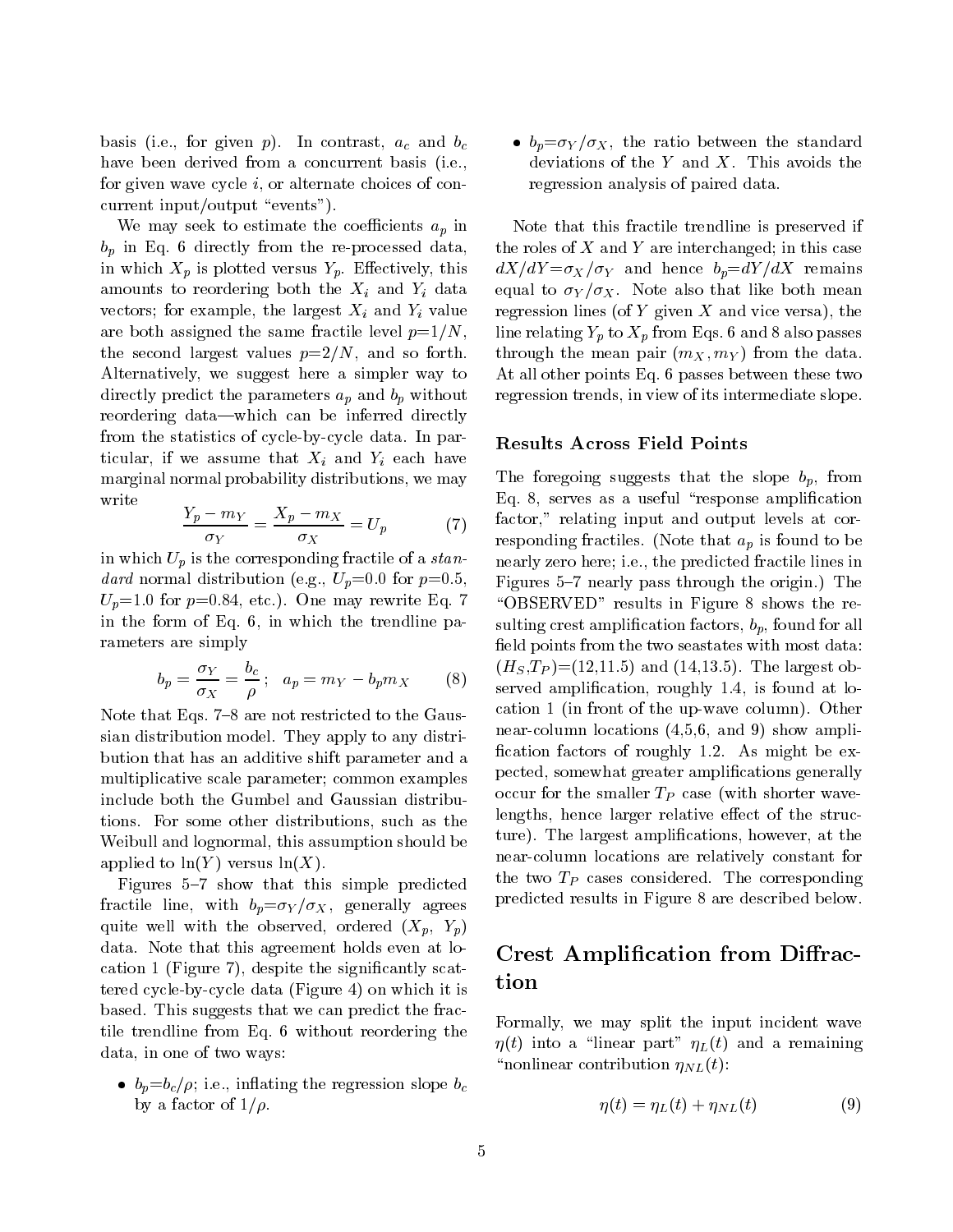

Figure 2: Concurrent crest data; location 7 (platform center).



Figure 3: Concurrent crest data; location 5.



Figure 4: Concurrent crest data; location 1.



Figure 5: Ordered (fractile) crest data; location 7 (platform center).



Figure 6: Ordered (fractile) crest data; location 5.



Figure 7: Ordered (fractile) crest data; location 1.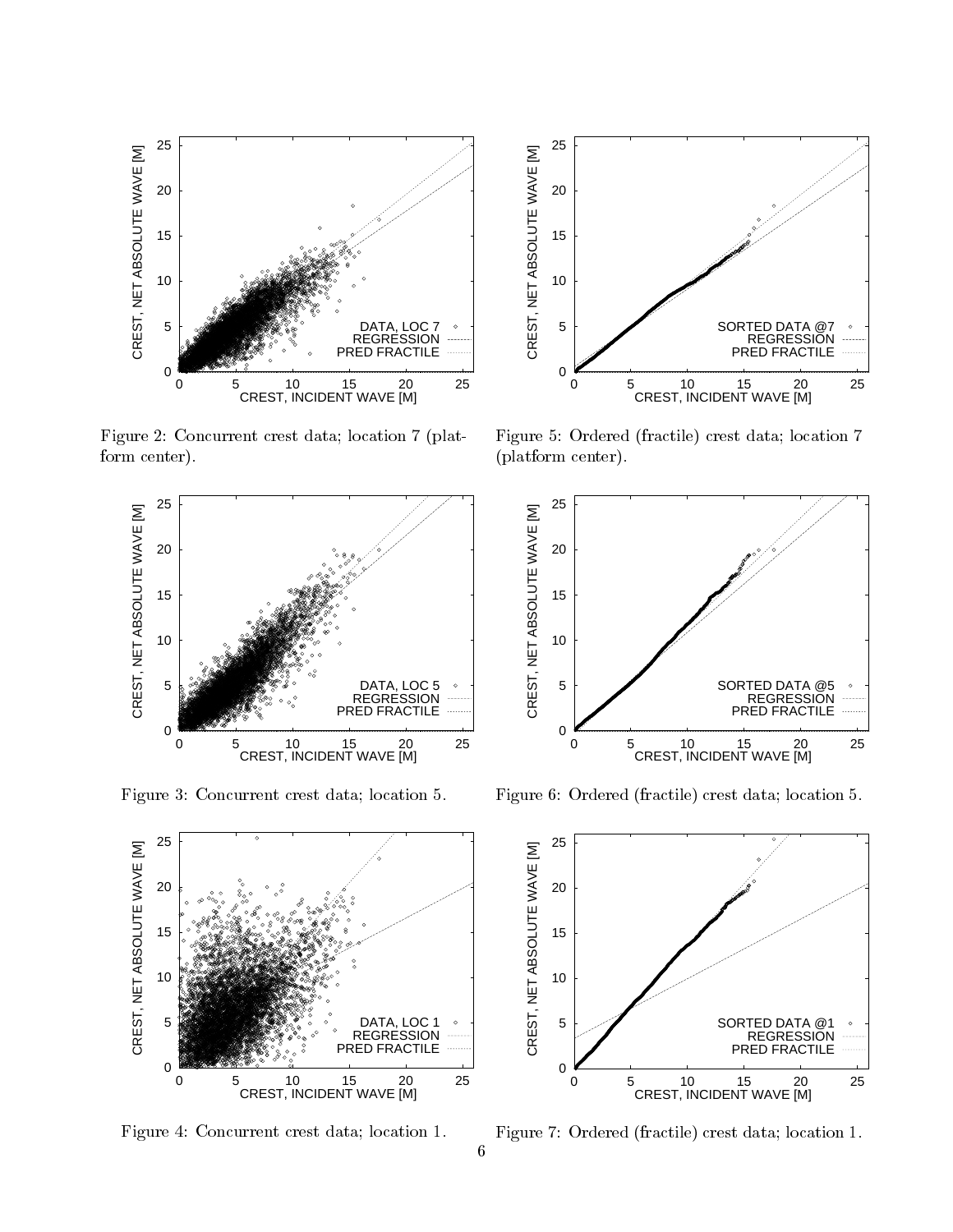

Figure 8: Theory versus data: absolute wave amplication.

While  $\eta(t)$  describes the actual wave surface,  $\eta_L(t)$  describes our linear approximation in solving its governing equations (i.e., imposing the freesurface condition at the still water level, rather than at the actual time-varying surface). The nonlinear term  $\eta_{NL}(t)$  is thus defined implicitly, as the difference between  $\eta(t)$  and  $\eta_L(t)$ . In fact, detailed statistical studies suggest that  $\eta_{NL}(t)$  is often accurately predicted by a second-order, random wave model (Jha, 1997).

In a similar way, we may decompose the net "output" near-structure wave,  $\eta_{net}(t)$ , into linear and remaining nonlinear terms:

$$
\eta_{net}(t) = \eta_{net,L}(t) + \eta_{net,NL}(t) \tag{10}
$$

Linear diffraction codes (e.g., WAMIT, 1995) estimate the transfer function,  $H_{net}(f)$  that relates  $\eta_L(t)$  to  $\eta_{net,L}(t)$  at a given wave frequency  $f$ . Figure 9 shows the transfer function amplitude,  $|H_{net}|$ , as a function of wave period  $T = 1/f$ , for a selected set of field points. As expected, results across field points converge in the long-wave,  $\langle \text{large-}T \rangle$  limit. Significant differences are predicted, however, at smaller periods: at  $T = 8s |H_{net}|$  varies from 1.0 at location 7 (mid-platform), to 1.9 and 1.5 at the near-column locations 1 and 5.

To consider the consequence of sampling this transfer function according to a given wave spectrum  $S_{\eta}(f)$ , we consider the amplification factor



Figure 9:  $|H_{net}(T)|$ =Amplitude of transfer function from input undisturbed wave to output net wave  $\eta_{net}$  in the presence of the structure. Predictions are from first-order diffraction analysis.

 $b_{RMS}$  in the RMS value predicted by linear theory:

$$
b_{RMS} = \frac{\sigma_{\eta_{net}}}{\sigma_{\eta}} = \left[ \frac{\int_0^\infty |H_{net}(f)|^2 S_{\eta}(f) df}{\int_0^\infty S_{\eta}(f) df} \right]^{1/2} \tag{11}
$$

The resulting values of  $b_{RMS}$  are shown as the "PREDICTED" results in Figure 8. (Note again that our hypothesis here is not that the linear model will yield the correct extreme value of either  $\eta$  or  $\eta_{net}$ , but merely that it can yield a useful estimate of the correction factor between them.) In fact the predictions show the same general trends as the observations: larger results at the near-column locations and in the smaller- $T_P$ seastate. Amplification levels are somewhat underpredicted at several near-column locations: at location 1  $b_{RMS}=1.2-1.3$  compared with an observed  $b_p=1.4$ , while  $b_{RMS}=0.9-1.0$  at locations 4,5,6 compared with  $b_p$ =1.1-1.2 from the observed data. These additional amplications may be the result of nonlinear diffraction, or may represent near-column effects beyond the realm of a conventional diffraction analysis.

Finally, Figure 10 shows similar results for the *relative* wave elevation,  $r(t)$ , with respect to the moving structure. Because the structure generally moves with the waves, the relative wave is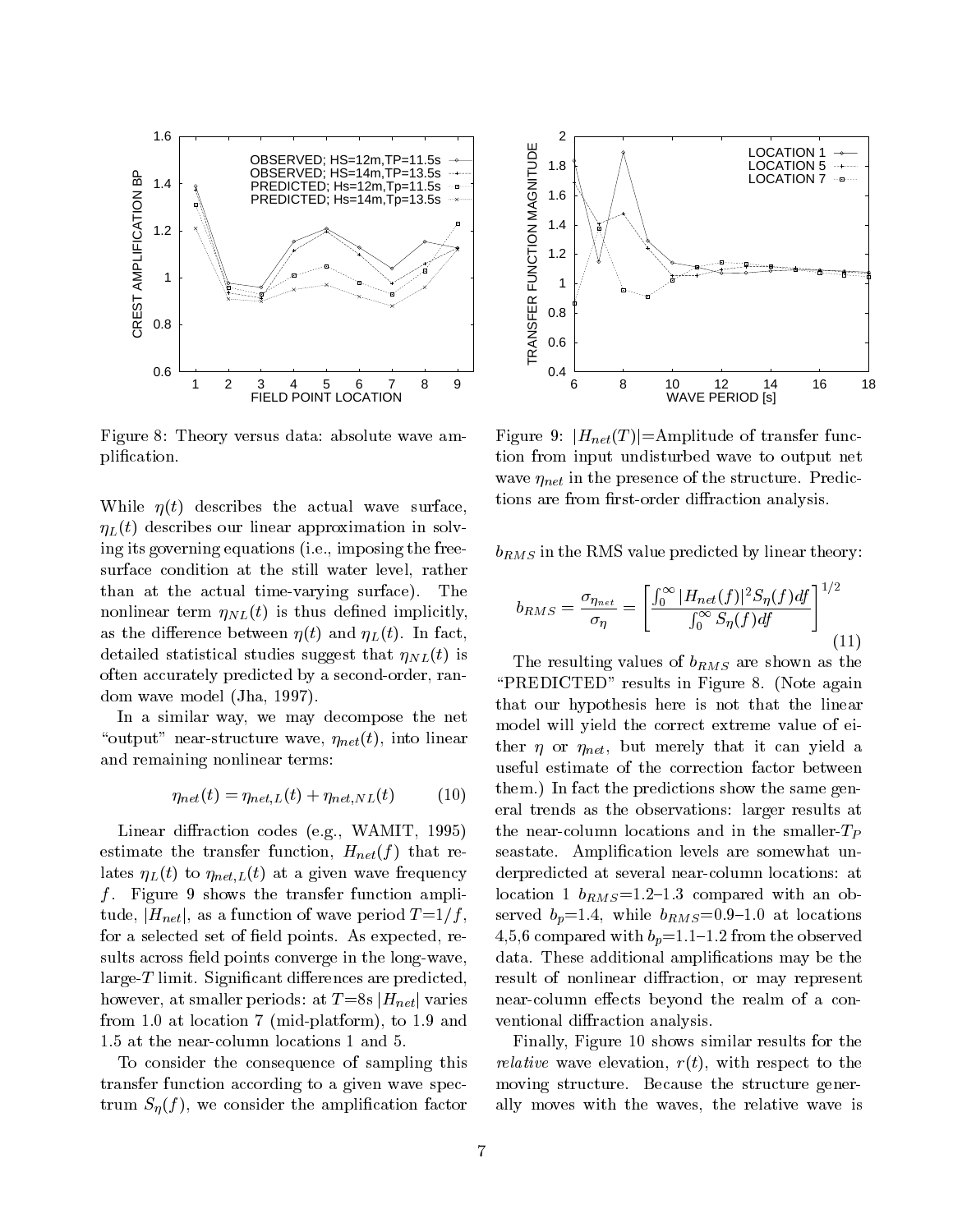

Figure 10: Theory versus data: relative wave amplication.

generally less than the absolute wave level, yielding factors in Figure 10 that are generally lower than in Figure 8. "OBSERVED" results in Figure 10 again predict  $b_p$  as in Eq. 8, now treating  $r(t)$  as the relevant response history. "PRE-DICTED" results in Figure 10 again use Eq. 11, now with a transfer function  $H_r(f)$  to the relative motion described in Eqs.  $1-2$ , which include the (linear) predicted transfer functions for heave, pitch, and roll. Again, the predictions are found to show a similar trend to the observed behavior. The most striking difference now occurs at field points near the platform center in the along-wave direction (locations 4,5,6,7), whose vertical motion  $\delta$  is dominated by heave rather than pitch or roll. Our predictions here overestimate the relative wave elevation, suggesting that they underestimate the platform heave motion. (This has been confirmed by separate study of the predicted and observed heave motions.) It should be noted, however, that these motion predictions include only first-order motions, and neglect slow-drift effects. Inclusion of these effects in the statistical analysis is straightforward (Manuel and Winterstein, 1998), and is a planned topic of ongoing study.

# Summary and Conclusions

- A new, fractile-based approach has been proposed to define an amplification factor,  $b_p$ , on extreme wave crest levels due to diffraction. This is calculated as the rms-ratio between input and output peaks in all wave cycles (Eq. 8). The resulting scaling factor is found to describe the output fractile results quite well, even atextreme levels within the 18 hours of seastate test results (e.g., Figures  $5-7$ ).
- Figure 8 shows that the largest observed amplication, roughly 1.4, is found atlocation 1 (in front of the up-wave column; see Figure 1). Other near-column locations (4,5,6, and 9) show amplification factors of roughly 1.2. As might be expected, somewhat greater amplications generally occur for the smaller  $T_P$  case (with shorter wavelengths, hence larger relative effect of the structure). The largest amplifications, however, at the nearcolumn locations are relatively constant for the two  $T_P$  cases considered.
- An analogous amplification factor,  $b_{RMS}$ , has been defined based on *linear* diffraction theory (Eq. 11). Note that we seek here to use the linear model not to predict extreme values of of either  $\eta$  or  $\eta_{net}$ , but merely their ratio. In practice, we would propose to apply the correction factor  $b_{RMS}$  to a second-order random model of  $\eta$ , for which analytical estimates of extreme fractiles are available (Jha, 1997).
- Numerical results for  $b_{RMS}$  show the same general trends as the observations: larger results at the near-column locations and in the smaller- $T_P$  seastate. Amplification levels are somewhat underpredicted at several nearcolumn locations: at location 1  $b_{RMS}=1.2$ 1.3 compared with an observed  $b_p=1.4$ , while  $b_{RMS}=0.9{\text -}1.0$  at locations 4,5,6 compared with  $b_p=1.1{-}1.2$  from the observed data. These additional amplications may be the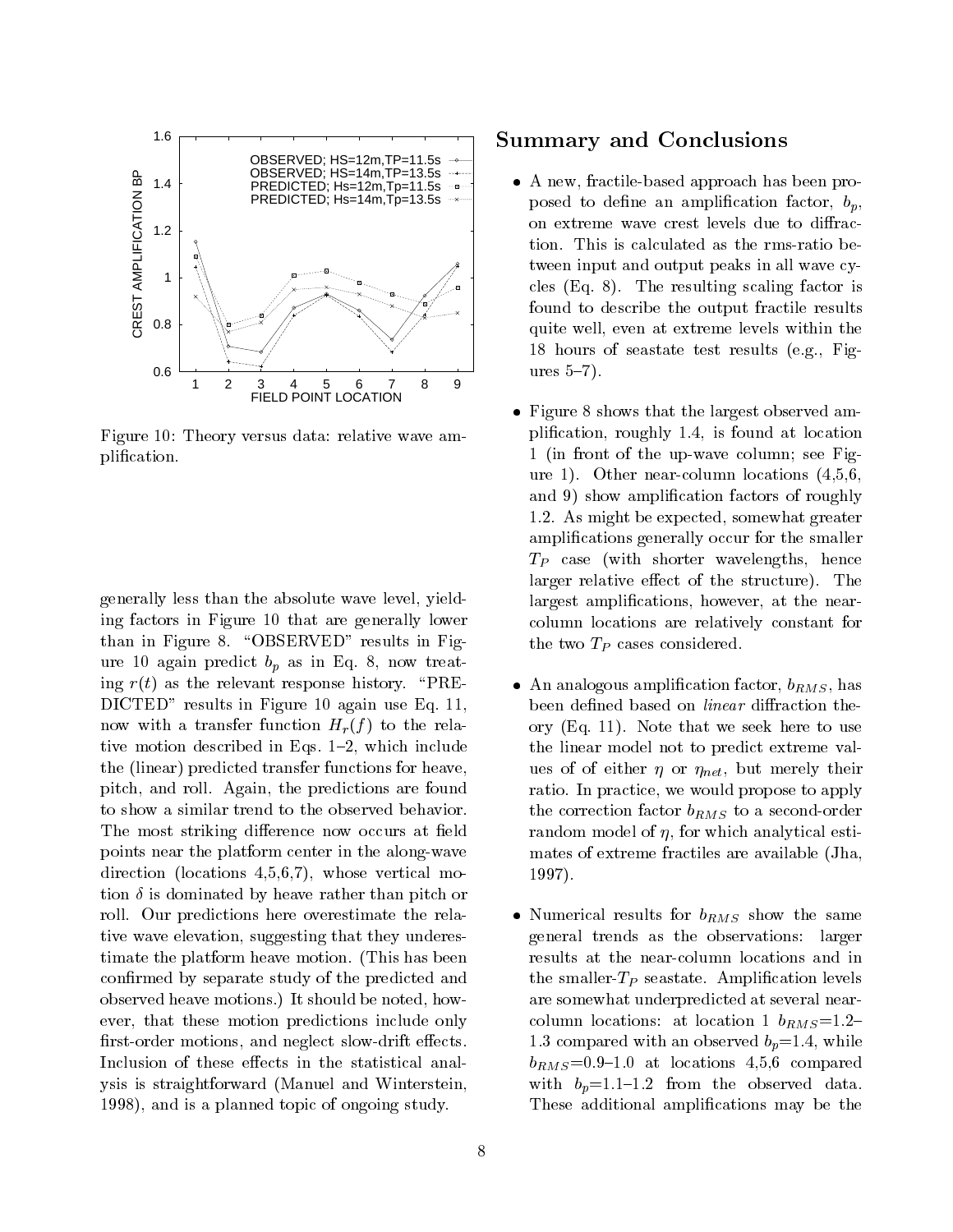result of nonlinear diffraction, or may represent near-column effects beyond the realm of a conventional diffraction analysis.

## Acknowledgements

Financial support for this work has been provided by the National Science Foundation through the Offshore Technology Research Center (Grant  $CDR-8721512$ , and by the Office of Naval Research (Grant N0014-9610641). The authors gratefully acknowledge Statoil for supplying the model test data for the Veslefrikk platform, and Aker Engineering for supplying the corresponding diffraction analysis results.

# References

- API, RP2A-LRFD (1993). Recommended practice for planning, designing and constructing fixed  $offshore$   $platforms$   $-load$  and resistance factor design, 1st edition, American Petroleum Institute.
- Fokk, T. (1995). Veslefrikk B air gap model tests. Report 1383, Marintek, Norwegian Marine Technology Research Institute.
- Jha, A.K. (1997). Nonlinear stochastic models for ocean wave loads and responses of offshore structures and vessels, Ph.D. thesis, Civil Eng. Dept., Stanford University.
- Manuel, L. and S.R. Winterstein (1998). Estimation of air qap statistics for floating structures, Rept. TN-4, Reliability of Marine Structures Program, Dept. of Civ. & Environ. Eng., Stanford University.
- Ude, T.C., S. Kumar and S.R. Winterstein (1995). TFPOP 2.0: Stochastic response analysis of floating structures under wind, current, and second-order wave loads, Rept. RMS-18, Reliability of Marine Structures Program, Dept. of Civ. Eng., Stanford University.
- WAMIT, 4.0 (1995). WAMIT: a radiationdiffraction panel program for wave-body interactions-user's manual, Dept. of Ocean Eng.,